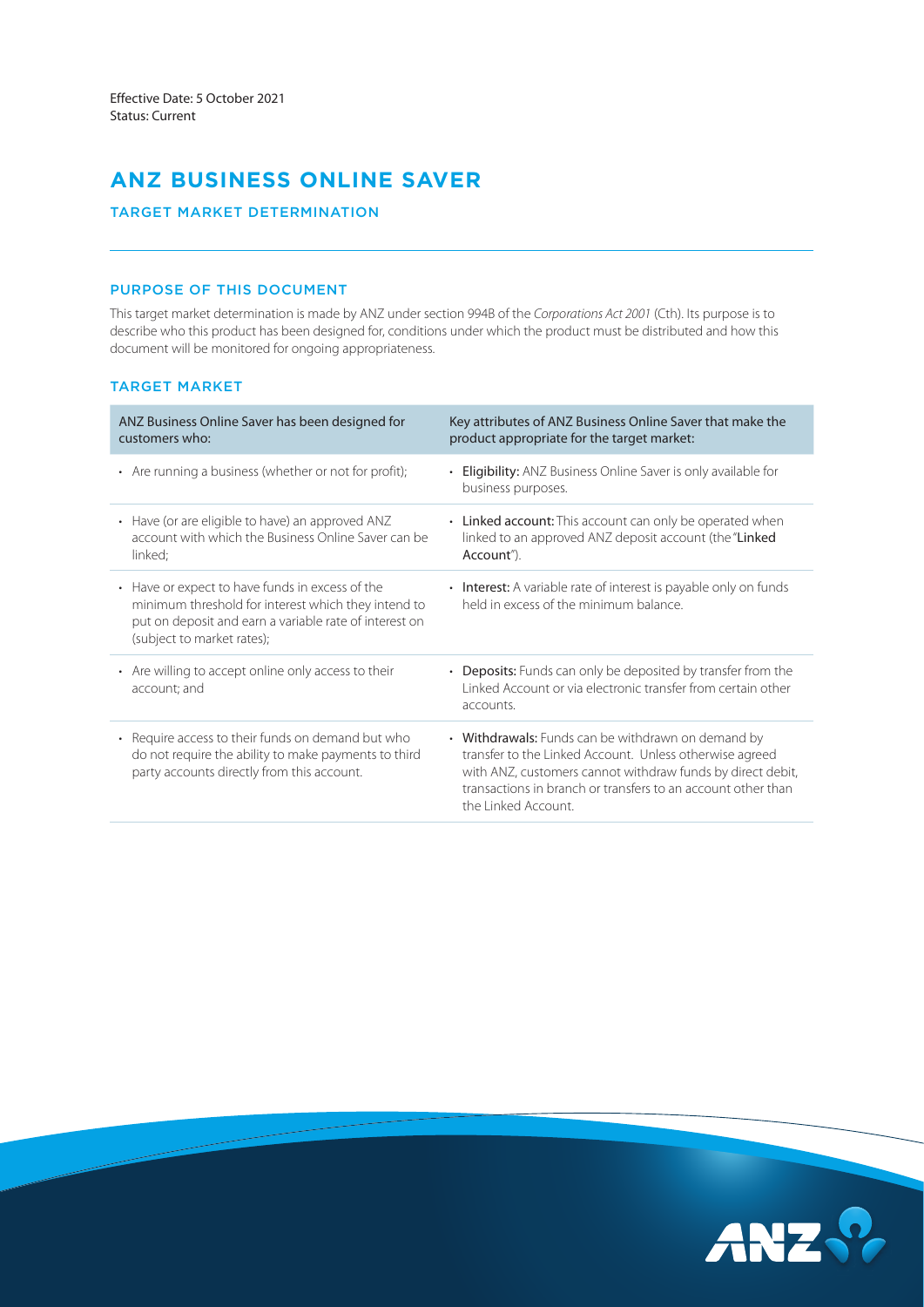# DISTRIBUTION CONDITIONS

ANZ applies the following conditions and restrictions to the distribution of ANZ Business Online Saver so that the product is likely to be provided to customers in the target market.

|                             | Condition                                                                                                                                                                                                                                                                                                                                                                                                                                                                                           | Why do we do this?                                                                                                                                                                                                                                                                                                                                                                                   |
|-----------------------------|-----------------------------------------------------------------------------------------------------------------------------------------------------------------------------------------------------------------------------------------------------------------------------------------------------------------------------------------------------------------------------------------------------------------------------------------------------------------------------------------------------|------------------------------------------------------------------------------------------------------------------------------------------------------------------------------------------------------------------------------------------------------------------------------------------------------------------------------------------------------------------------------------------------------|
| Channel                     | ANZ Business Online Saver can only be provided to<br>customers through the following channels:<br>• ANZ Commercial;<br>• ANZ National Business Centre;<br>• ANZ Digital <sup>1</sup> ;<br>• ANZ Branches: and<br>• ANZ Private.<br>ANZ Business Online Saver cannot be distributed by third<br>parties. Brokers may refer customers to ANZ, however only<br>authorised ANZ staff may decide to issue the product to a<br>customer.<br>1 This may include anz.com, ANZ App and ANZ Internet Banking. | So that ANZ only provides ANZ Business<br>Online Saver if the customer's application<br>is received through channels that are<br>subject to appropriate conditions,<br>controls and/or monitoring by ANZ.                                                                                                                                                                                            |
| Training &<br>Accreditation | ANZ Business Online Saver can only be provided to<br>customers by ANZ directly or through the following<br>persons:<br>• Authorised ANZ staff who are accredited and trained.                                                                                                                                                                                                                                                                                                                       | So that:<br>• checks are conducted on matters like<br>qualifications and past conduct for<br>ANZ staff involved in the distribution of<br>ANZ products; and<br>• ANZ staff responsible for providing<br>products understand the distribution<br>process they are required to comply<br>with when distributing ANZ products,<br>as well as the legislative framework<br>relevant to their activities. |
| Process                     | ANZ Business Online Saver can only be provided to<br>customers by following ANZ's customer application and<br>product selection process. This process includes making<br>relevant enquiries into the customer's product needs.                                                                                                                                                                                                                                                                      | So that enquiries are made to determine<br>whether the product meets the likely<br>needs, financial situation and objectives<br>of the customer.                                                                                                                                                                                                                                                     |